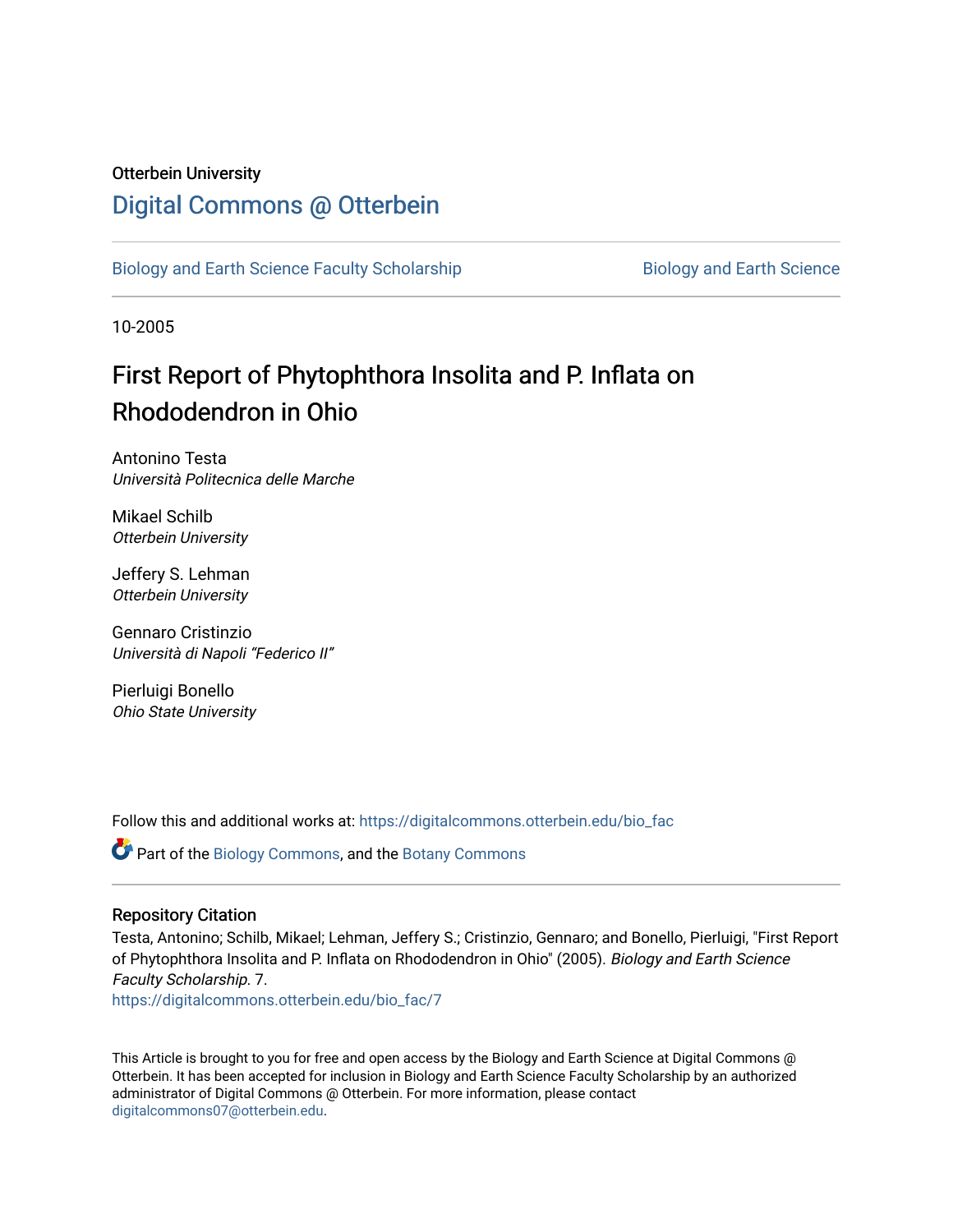# plant disease

Editor-in-Chief: Mark L. Gleason Published by The American Phytopathological Society

October 2005, Volume 89, Number 10 Page 1128 http://dx.doi.org/10.1094/PD-89-1128B Disease Notes

# **First Report of** *Phytophthora insolita* **and** *P. inflata* **on Rhododendron in Ohio**

**Antonino Testa**, Institute of Biochemical Biotechnology—Programma Miur "Rientro dei Cervelli", Università Politecnica delle Marche, Ancona, Italy; **Mikael Schilb**, Department of Life Science, Otterbein College, Westerville, Ohio and Department of Plant Pathology, The Ohio State University, Columbus; **Jeffrey S. Lehman**, Department of Life Science, Otterbein College, Westerville, Ohio; **Gennaro Cristinzio**, Department of Arboricoltura, Botany, and Plant Pathology, Università di Napoli "Federico II", Portici (NA), Italy; and**Pierluigi Bonello**, Department of Plant Pathology, The Ohio State University, Columbus

During August 2003, we conducted a statewide survey of rhododendrons to determine if *Phytophthora ramorum* was present in Ohio ornamental nurseries. In total, 240 samples were randomly collected in 12 nurseries throughout Ohio from rhododendrons showing foliar necrotic lesions and twig dieback symptoms. The samples yielded 51 *Phytophthora*spp. isolates on PARP-V8 agar. The internal transcribed spacer (ITS) region of all isolates was amplified using the universal primers ITS1 and ITS4 and was sequenced. Consensus sequences from sense and antisense were then blasted against the GenBank database, allowing for the identification to species of ˜80% of all isolates. These identifications, and the ˜20% unknowns, were confirmed using blind morphological tests on the basis of the following parameters: colony morphology; shape and dimensions of sporangia and type of papillae; dimensions of oogonia and oospores; type and position of antheridia; presence or absence of chlamydospores; presence or absence and morphology of hyphal swellings; and growth rate at 35°C according to the Revisited Tabular Key of the species of *Phytophthora*(1). No *P. ramorum* was detected among the isolates; however, *P. cactorum, P. citricola, P. citrophthora*, and *P. nicotianae* were detected. We also found two occurrences of *P. inflata* Caros & Tucker and one of *P. insolita* Ann & Ko. (*P. inflata: e*-value ≤*e* -179, identities ≥95%; *P. insolita: e*-value = 0.0; identities = 95%.) *P. inflata* was isolated from two tissue types, a dead twig and a necrotic leaf tip. *P. insolita* was isolated from a